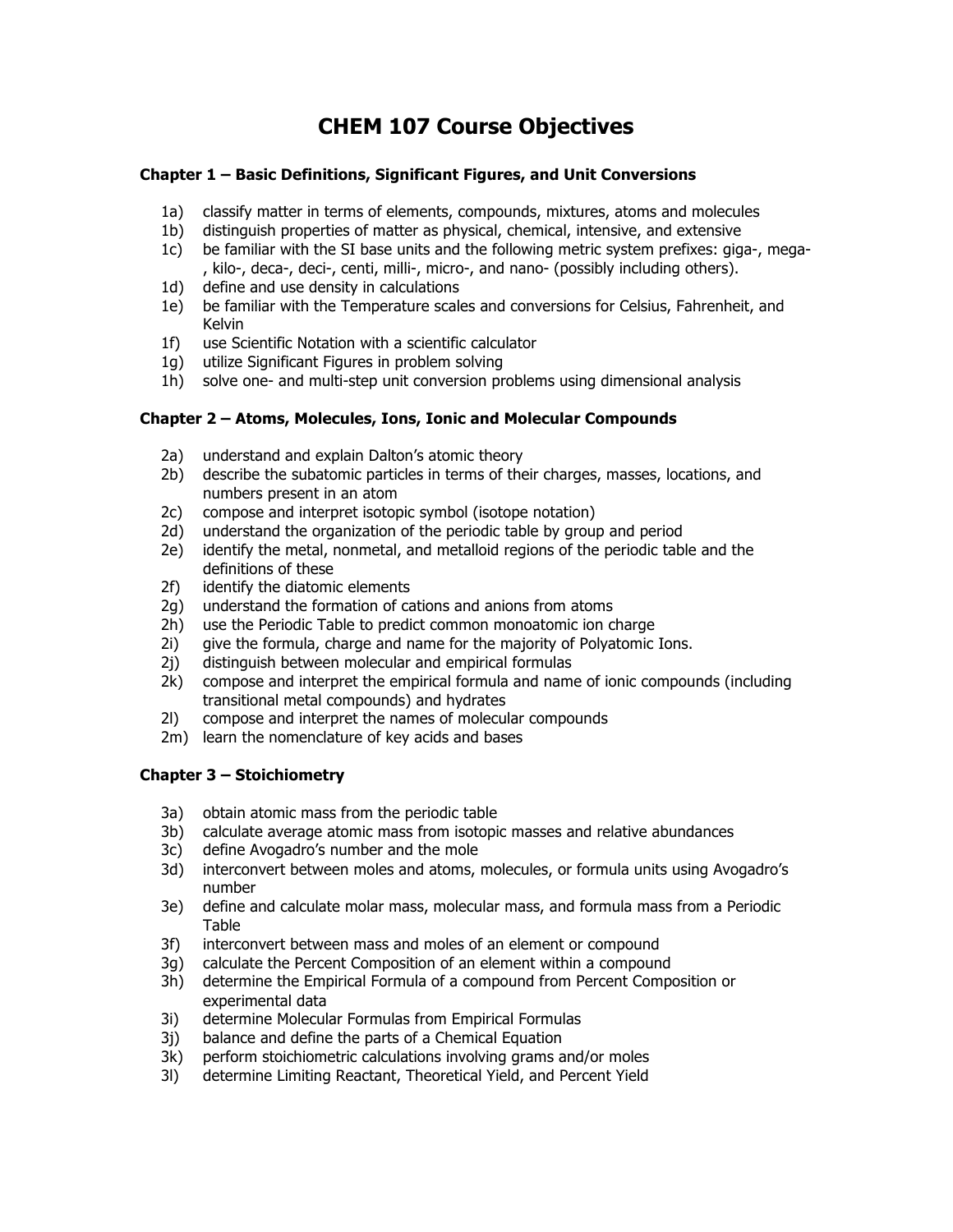## **Chapter 4 – Reactions in Aqueous**

- 4a) distinguish between strong and weak electrolytes and non-electrolytes
- 4b) use the solubility rules to write balanced molecular, total ionic, and net ionic equations of precipitation reactions
- 4c) define and understand the properties of both Arrhenius and Bronsted-Lowry Acids and Bases
- 4d) identify Bronsted-Lowry acids and bases in an acid-base equilibrium
- 4e) write balanced molecular, total ionic, and net ionic equations of acid-base neutralization reactions, including both strong and weak acids and bases
- 4f) assign oxidation numbers to elements and species within ionic and molecular compounds
- 4g) differentiate between oxidation and reduction reaction by using oxidation numbers
- 4h) identify oxidizing and reducing agents
- 4i) recognize a combustion reaction
- 4j) define and perform calculations involving Molarity
- 4k) utilize the dilution formula
- 4l) understanding the concept and definitions of titration
- 4m) perform solution stoichiometry calculations involving titrations

### **Chapter 5 – Gases**

- 5a) understand the definition and units of Pressure, including atm, mm Hg, torr, Pa, and psi.
- 5b) explain the uses of a barometer and manometer in measuring pressure
- 5c) understand and perform calculations using the empirical Gas Laws for both static and changing conditions
- 5d) perform calculations using the ideal Gas Equation in both static and changing conditions
- 5e) perform calculations using the Ideal Gas Equation involving density and Molar Mass
- 5f) perform calculations involving Gas Stoichiometry
- 5g) define and perform calculations with Dalton's Law of Partial Pressures
- 5h) calculate the mole fraction and partial pressure of a gas within a mixture
- 5i) understand the assumptions of the kinetic molecular theory of gases
- 5j) understand the concepts of the root-mean-square speed of a gas particle
- 5k) recognize the effects of T and M on molecular speed within the root-mean-square speed equation
- 5l) define diffusion and effusion
- 5m) perform calculations using Graham's Law of Diffusion involving either rate or time
- 5n) recognize the deviation from Ideal Gas behavior and the conditions which decrease deviation

#### **Chapter 6 – Energy Relationships in Chemical Reactions**

- 6a) define potential and kinetic energy in terms of chemistry
- 6b) understand the basic definitions of heat, Thermochemistry, and Thermodynamic systems
- 6c) distinguishing between state functions and non-state functions
- 6d) define the First Law of Thermodynamics in both paragraph and equation form
- 6e) calculate the work of expansion/compression
- 6f) relate the sign of the value of heat or work to the direction of the heat or work
- 6g) relate heat and enthalpy
- 6h) define Thermochemical Equation and enthalpy of reaction and their relationship
- 6i) perform stoichiometric calculations with enthalpy of reaction values
- 6j) discuss the relationship between ΔH, ΔU and moles of gas (n)
- 6k) definitions and relationship of heat capacity and specific heat